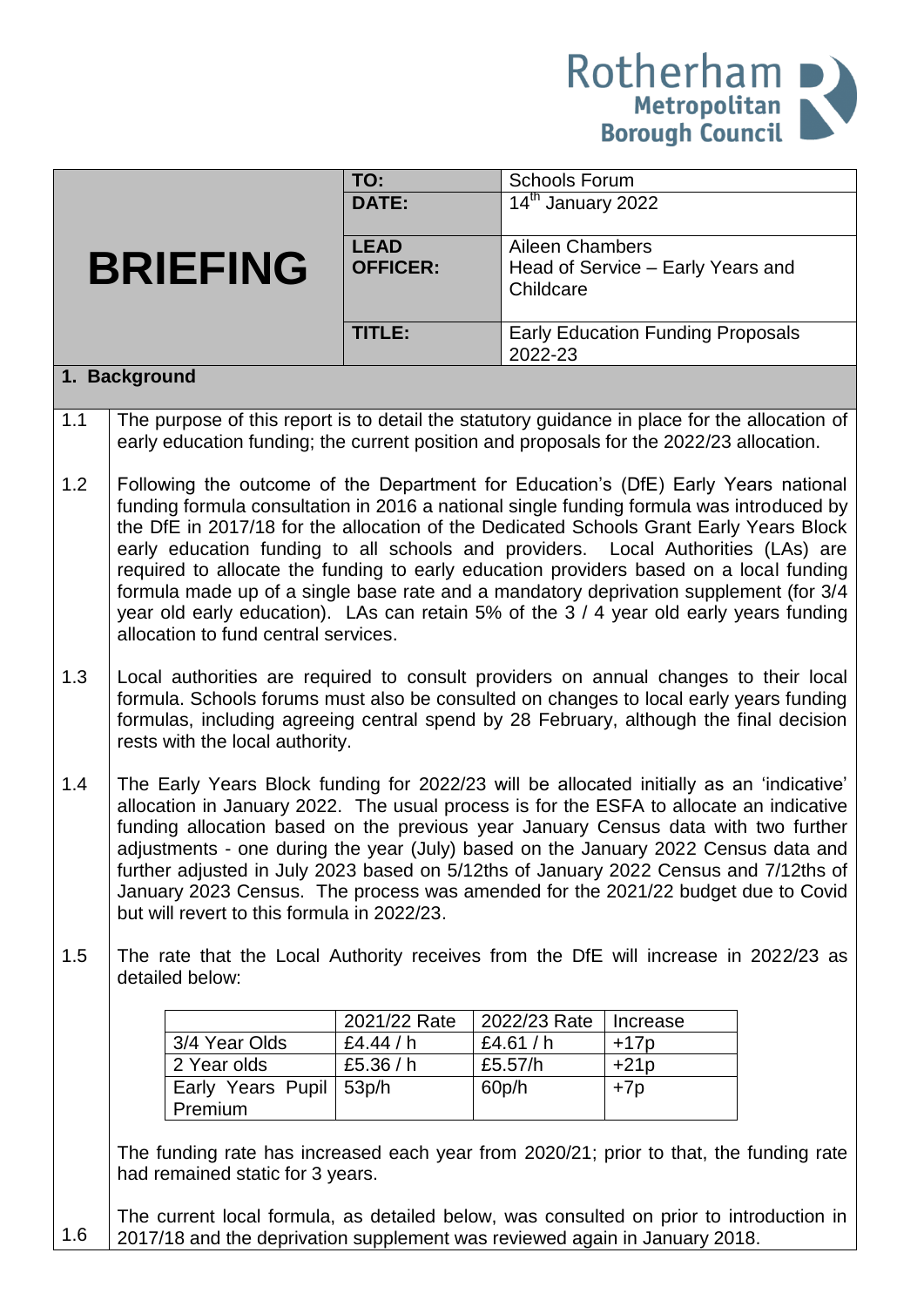| 3/4 year olds & 30 Hour Allocations: |
|--------------------------------------|
|                                      |

| 5%  | Centrally Retained to contribute to Early Years and Childcare Service |
|-----|-----------------------------------------------------------------------|
|     | running costs                                                         |
| 2%  | Passed to eligible providers as a Deprivation Supplement              |
| 93% | Passed to providers as Early Education Base Rate                      |

The deprivation supplement applied to 3 year old places is currently allocated as follows:

| High   | providers with an average Index of Multiple Additional                       |            |
|--------|------------------------------------------------------------------------------|------------|
|        | deprivation Deprivation score (based on postcode of children 15p / h for     |            |
|        | accessing) in top 10% deprivation level                                      | each child |
| Medium | providers with an average Index of Multiple   Additional                     |            |
|        | deprivation   Deprivation score (based on postcode of children   10p / h for |            |
|        | accessing) in between the top 11 - 30% deprivation $ $ each child            |            |
|        | levels                                                                       |            |

## **Two year old Allocations:**

 100% passported to providers in line with DfE guidance with no additional supplements

## 1.7 **2020/21Projections**

The Early Years block typically generates a reserve due to the way in which the funding is calculated and distributed. The reserve amount has been used since 2018/19 to fund the Inclusion Support Grant at a cost of approximately £410k per annum.

Due to the impact of Covid, the DfE amended the funding allocation formula for 2020/21 and 2021/22 as well as the distribution requirements in 2020/21. These changes have had a significant impact on the overall budget. No reserve was generated in 2020/21 and the previous reserves are expected to be fully utilised to cover the Inclusion Support Grant (ISG) in 2020/21 and initially projected ISG allocation in 2021/22.

The demand for ISG has increased this year due to the impact of Covid on children's development and the ISG allocation is projected to exceed the identified allocation (£390k) by £150k leading to a total spend of £540k.

The EY Block has a reserve of £430k (includes Disability Access Fund (DAF)) and EY projections will generate a reserve of approximately £223k in year this year which will cover the ISG overspend and leave a reserve of £113k to carry forward.

1.8 **Disability Access Fund:** the DfE introduced a Disability Access Fund (DAF) in 2017/18. The funding is passported to childcare / early education providers for the purpose of aiding access to early years places. The funding allocated to each LA is calculated on the number of children in the area claiming Disability Living Allowance. Providers are responsible for claiming the funding from the LA. Funding is awarded to providers in a lump sum of £615 (increasing to £800 in 2022/23) per year for each eligible 3 / 4 year old. Nationally the take-up of this funding by childcare providers is low leaving LA's with budget surpluses. The DfE have not clawed back underspend in this budget but have advised that LA's are expected to:

*spend any additional funding over and above DAF actually paid out on services in*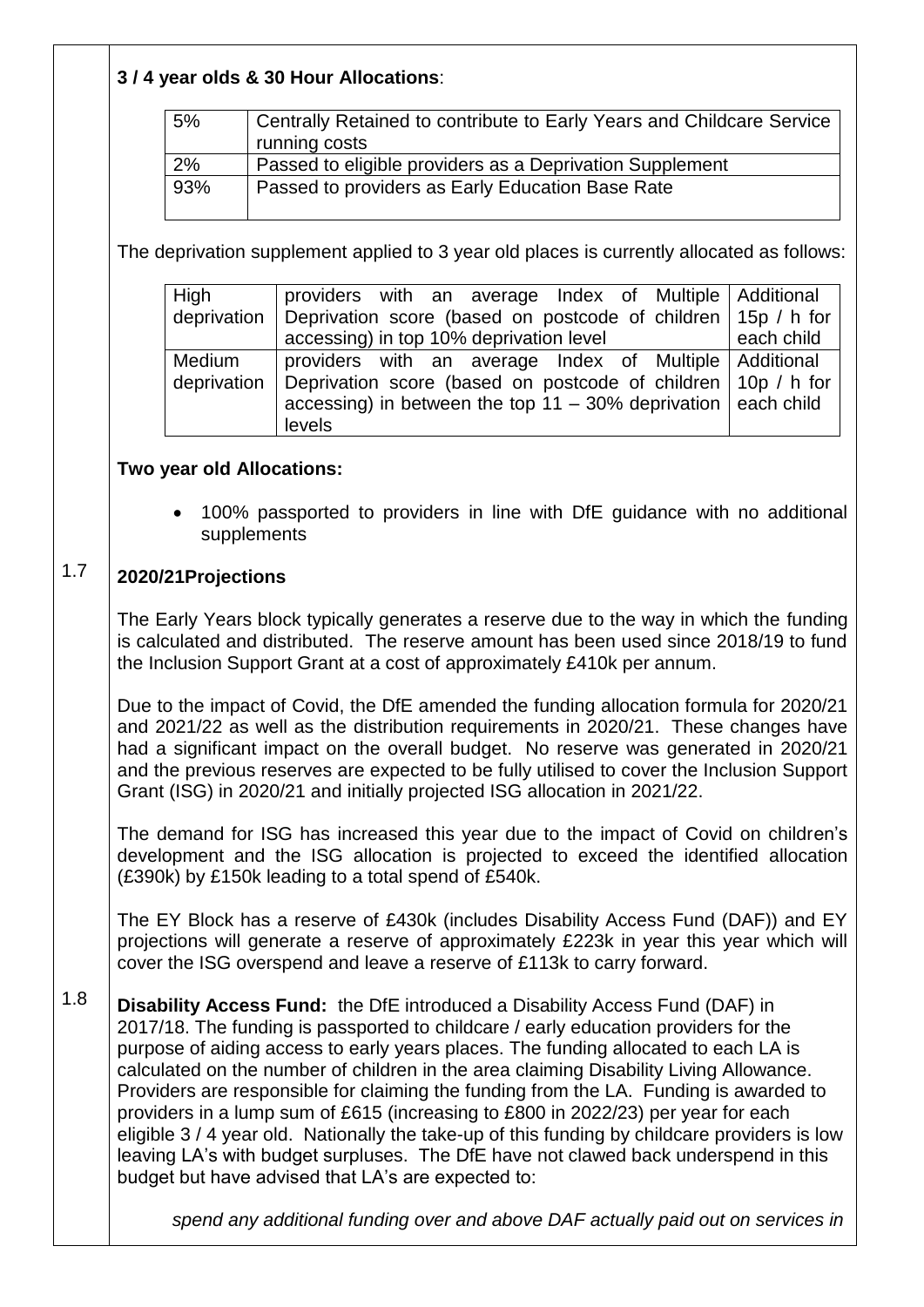|                                                                                                                                                                                                                                                                     | line with the principles and aims of DAF                                                                                                                                                                                                                                                                                                                                                                                                            |                                                                                                                                                                                                                                                                  |  |  |  |  |  |
|---------------------------------------------------------------------------------------------------------------------------------------------------------------------------------------------------------------------------------------------------------------------|-----------------------------------------------------------------------------------------------------------------------------------------------------------------------------------------------------------------------------------------------------------------------------------------------------------------------------------------------------------------------------------------------------------------------------------------------------|------------------------------------------------------------------------------------------------------------------------------------------------------------------------------------------------------------------------------------------------------------------|--|--|--|--|--|
| 1.9                                                                                                                                                                                                                                                                 | Inclusion Support Grant: Statutory guidance required each local authority to have an<br>Inclusion Support grant (ISG) to support providers to secure better outcomes for children<br>with lower level or emerging SEN. In Rotherham children with more complex needs are<br>also funded through the ISG. A budget was allocated for the ISG in Rotherham from the<br>High Needs block until 2018/19 and since then from Early Years block reserves. |                                                                                                                                                                                                                                                                  |  |  |  |  |  |
|                                                                                                                                                                                                                                                                     | A review of Rotherham's inclusion support grant was carried out in 2019 with the<br>outcomes presented to DLT in December 2019 to inform the funding approval for<br>2020/21 (see report at Appendix 1 for details). It was acknowledged that the £410k<br>spend was value for money and the review evidenced that usage of the grant<br>contributed to positive outcomes for children with SEND.                                                   |                                                                                                                                                                                                                                                                  |  |  |  |  |  |
|                                                                                                                                                                                                                                                                     | There has been a significant increase in demand for ISG support in 2021/22 due to:                                                                                                                                                                                                                                                                                                                                                                  |                                                                                                                                                                                                                                                                  |  |  |  |  |  |
|                                                                                                                                                                                                                                                                     | Significant increase in claims (particularly for 3 year olds in summer term) due<br>to the impact of Covid<br>Increase in EHCP children in PVI settings claiming ISG<br>Increase in F2 age children remaining in PVI settings and claiming ISG<br>$\bullet$                                                                                                                                                                                         |                                                                                                                                                                                                                                                                  |  |  |  |  |  |
|                                                                                                                                                                                                                                                                     | It is uncertain whether this demand will reduce in 2022/23                                                                                                                                                                                                                                                                                                                                                                                          |                                                                                                                                                                                                                                                                  |  |  |  |  |  |
|                                                                                                                                                                                                                                                                     | 2. Proposals                                                                                                                                                                                                                                                                                                                                                                                                                                        |                                                                                                                                                                                                                                                                  |  |  |  |  |  |
| 2.1                                                                                                                                                                                                                                                                 |                                                                                                                                                                                                                                                                                                                                                                                                                                                     | It is proposed to retain the current local funding formula in 2022/23 as follows:                                                                                                                                                                                |  |  |  |  |  |
|                                                                                                                                                                                                                                                                     | <b>Retention for Central Spend</b>                                                                                                                                                                                                                                                                                                                                                                                                                  | 5% of 3/4 year old and 30 hour budgets                                                                                                                                                                                                                           |  |  |  |  |  |
|                                                                                                                                                                                                                                                                     | 3 / 4 year old hourly rate                                                                                                                                                                                                                                                                                                                                                                                                                          | plus deprivation supplement<br>if<br>£4.29<br>eligible (increase of 15p per hour)                                                                                                                                                                                |  |  |  |  |  |
|                                                                                                                                                                                                                                                                     | old<br>Deprivation<br>3<br>$\overline{4}$<br>$\sqrt{2}$<br>year<br>Supplements                                                                                                                                                                                                                                                                                                                                                                      | Up to 2% of $3/4$ year old and 30 hour<br>budgets to be distributed as an additional<br>hourly rate as detailed above, increasing<br>the supplement by 1p / hour to 11p<br>medium / 16p high and widen the 'Medium'<br>threshold criteria from IMD of 30% to 33% |  |  |  |  |  |
|                                                                                                                                                                                                                                                                     | 2 year old hourly rate                                                                                                                                                                                                                                                                                                                                                                                                                              | £5.57 (increase of 21p per hour)                                                                                                                                                                                                                                 |  |  |  |  |  |
|                                                                                                                                                                                                                                                                     | <b>Nursery Stability Funding</b>                                                                                                                                                                                                                                                                                                                                                                                                                    | Increased by 3.5% - Lump sum to<br>be<br>passported to 3 nursery schools<br>as<br>required by guidance.                                                                                                                                                          |  |  |  |  |  |
| 2.2                                                                                                                                                                                                                                                                 | The increase in hourly rate is essential for ongoing sustainability as the cost of delivery<br>has increased significantly over the last four years with further increases in minimum<br>wage / national living wage in April 2022. In addition, the increases in delivery costs and<br>reduced take-up due to Covid have had a significant impact on sustainability of the                                                                         |                                                                                                                                                                                                                                                                  |  |  |  |  |  |
| <b>Disability Access Fund:</b> It is proposed that the DAF surplus is used to contribute to<br>the ISG budget in 2022/23.<br>2.3                                                                                                                                    |                                                                                                                                                                                                                                                                                                                                                                                                                                                     |                                                                                                                                                                                                                                                                  |  |  |  |  |  |
| <b>Inclusion Support Grant:</b> It is proposed to maintain the current Inclusion Support Grant<br>formula of providing a top up funding on a 1:2 basis to the income from early education /<br>parents fees (see Appendix 1 for details) with changes to the rates. |                                                                                                                                                                                                                                                                                                                                                                                                                                                     |                                                                                                                                                                                                                                                                  |  |  |  |  |  |

٦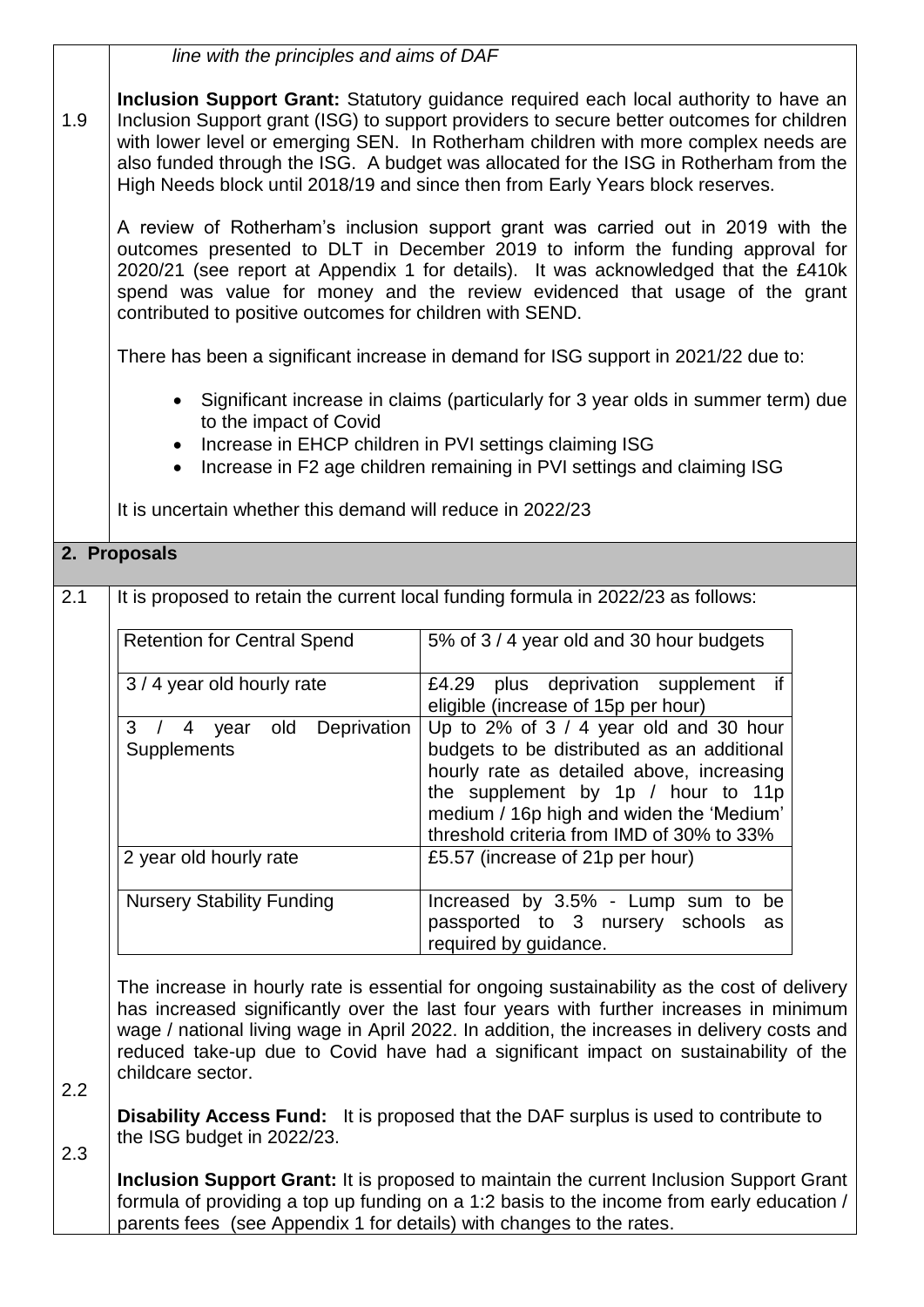|                                   |                     | <b>ISG Contribution for 3 Year Olds</b>                                                                                                                                                                                                                                                                                                                                                                                                                                                                                                                                                                                                                                                                                                                                                                                                                                                                                         |                                 |
|-----------------------------------|---------------------|---------------------------------------------------------------------------------------------------------------------------------------------------------------------------------------------------------------------------------------------------------------------------------------------------------------------------------------------------------------------------------------------------------------------------------------------------------------------------------------------------------------------------------------------------------------------------------------------------------------------------------------------------------------------------------------------------------------------------------------------------------------------------------------------------------------------------------------------------------------------------------------------------------------------------------|---------------------------------|
|                                   | <b>Current Rate</b> | <b>Proposed Rate</b>                                                                                                                                                                                                                                                                                                                                                                                                                                                                                                                                                                                                                                                                                                                                                                                                                                                                                                            | Increase in ISG                 |
|                                   |                     |                                                                                                                                                                                                                                                                                                                                                                                                                                                                                                                                                                                                                                                                                                                                                                                                                                                                                                                                 | contribution                    |
| Indicative cost of                | £9.29               | (NMW<br>from<br>£9.50                                                                                                                                                                                                                                                                                                                                                                                                                                                                                                                                                                                                                                                                                                                                                                                                                                                                                                           |                                 |
| staff                             |                     | 1.4.22                                                                                                                                                                                                                                                                                                                                                                                                                                                                                                                                                                                                                                                                                                                                                                                                                                                                                                                          |                                 |
| Education<br>Early                | £4.14               | £4.29                                                                                                                                                                                                                                                                                                                                                                                                                                                                                                                                                                                                                                                                                                                                                                                                                                                                                                                           |                                 |
| Hourly rate                       |                     |                                                                                                                                                                                                                                                                                                                                                                                                                                                                                                                                                                                                                                                                                                                                                                                                                                                                                                                                 |                                 |
| ISG (on 1:2 ratio)                | £5.15               | £5.21                                                                                                                                                                                                                                                                                                                                                                                                                                                                                                                                                                                                                                                                                                                                                                                                                                                                                                                           | $+6p/h$                         |
|                                   |                     |                                                                                                                                                                                                                                                                                                                                                                                                                                                                                                                                                                                                                                                                                                                                                                                                                                                                                                                                 |                                 |
|                                   |                     | <b>ISG Contribution for 2 Year Olds</b>                                                                                                                                                                                                                                                                                                                                                                                                                                                                                                                                                                                                                                                                                                                                                                                                                                                                                         |                                 |
|                                   | <b>Current Rate</b> | <b>Proposed Rate</b>                                                                                                                                                                                                                                                                                                                                                                                                                                                                                                                                                                                                                                                                                                                                                                                                                                                                                                            | Increase in ISG<br>contribution |
| Indicative cost of<br>staff       | £9.29               | (NMW<br>£9.50<br>from<br>1.4.22                                                                                                                                                                                                                                                                                                                                                                                                                                                                                                                                                                                                                                                                                                                                                                                                                                                                                                 |                                 |
| Education<br>Early<br>Hourly rate | £5.36               | £5.57                                                                                                                                                                                                                                                                                                                                                                                                                                                                                                                                                                                                                                                                                                                                                                                                                                                                                                                           |                                 |
| ISG (on 1:2 ratio)                | £3.93               | £3.93                                                                                                                                                                                                                                                                                                                                                                                                                                                                                                                                                                                                                                                                                                                                                                                                                                                                                                                           | No change                       |
| budget.                           |                     | to carry out initial analysis of the usage of ISG to ensure maximum effectiveness of the                                                                                                                                                                                                                                                                                                                                                                                                                                                                                                                                                                                                                                                                                                                                                                                                                                        |                                 |
|                                   |                     | It is proposed to amend the application form to request confirmation of the benefits for<br>the child of accessing ISG (in addition to the current level of need evidence).                                                                                                                                                                                                                                                                                                                                                                                                                                                                                                                                                                                                                                                                                                                                                     |                                 |
|                                   |                     | It is proposed to bring a further report to DLT in January to request approval to review<br>the restructure of the Early Years and Childcare team to increase capacity to support<br>Early Years SEND, with the aim of reducing ISG claims in the longer term.                                                                                                                                                                                                                                                                                                                                                                                                                                                                                                                                                                                                                                                                  |                                 |
| the child.                        |                     | 2 Year Early Education: The Golden Ticket approach is being trialled in the Central<br>area of the borough to increase take-up by reducing the barrier of carrying out eligibility<br>checks on DfE identified families prior to taking up a place. The risk is that some of the<br>families circumstances may have changed in the very short window since the DfE<br>identified them as eligible. The DfE have recently produced amended guidance to clarify<br>that eligibility checks should be carried out alongside Golden Tickets and only eligible<br>children can be funded from the current EY Block. It is proposed to continue to use the<br>Golden Ticket approach in the Central area and fund any non-eligible families from EY<br>Block reserve. The risk is very low. Only 1 child's eligibility had changed in the Summer<br>term. The maximum cost would be £2750 per annum per child depending on the age of |                                 |
|                                   |                     | 2 Year Early Education - Special Guardianship: LAC / previously LAC children are<br>eligible for a free 2 year early education place, however children being cared for under a<br>Special Guardian arrangement are not eligible unless the guardians meet the non-<br>working / low income eligibility criteria. The majority do meet these criteria, with only<br>occasional exceptions. It is proposed to implement a local criterion to fund Special                                                                                                                                                                                                                                                                                                                                                                                                                                                                         |                                 |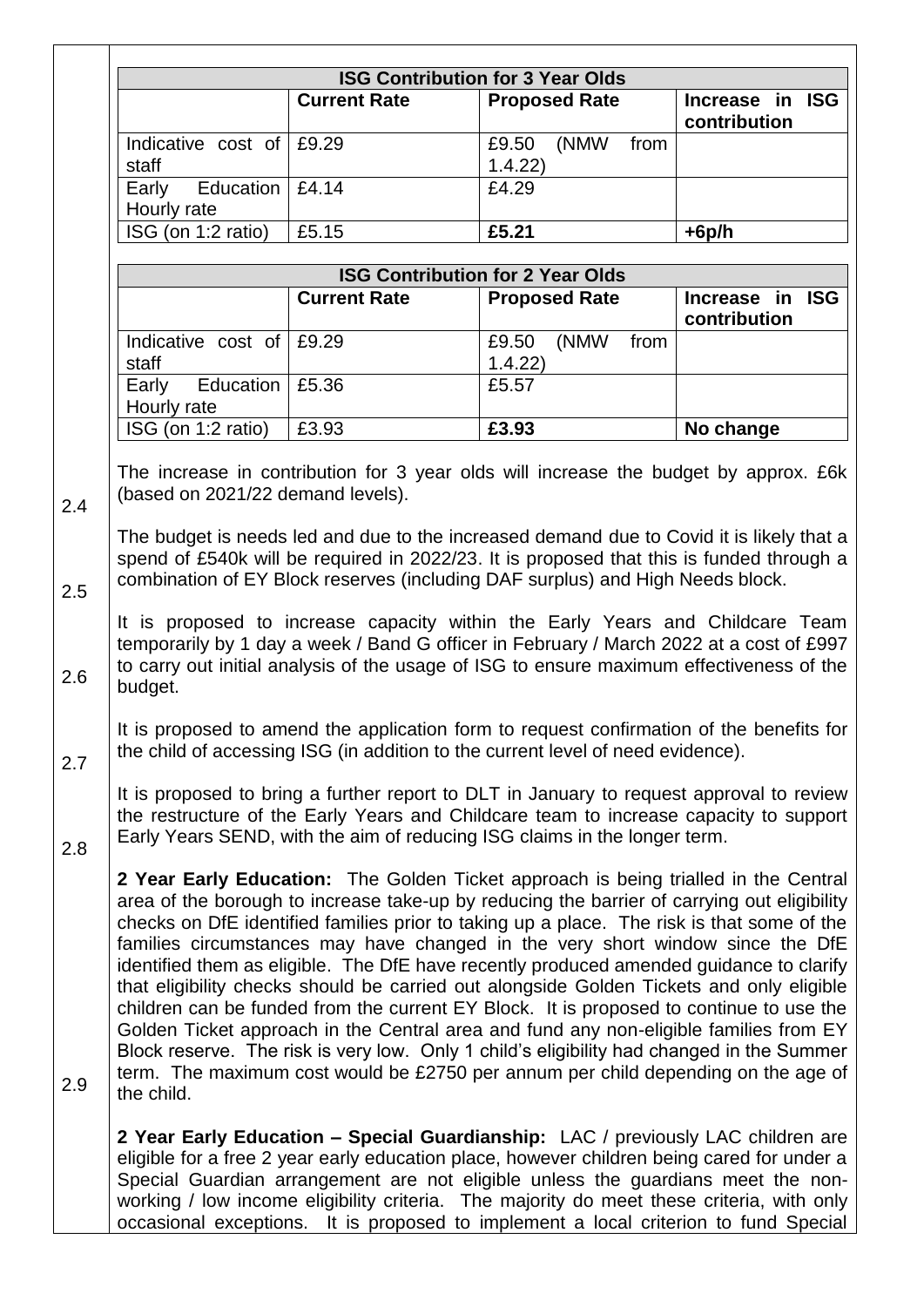| Guardianship two year olds where they do not meet the DfE criteria. The cost would                                                             |                                                                                                                       |  |  |  |  |  |  |
|------------------------------------------------------------------------------------------------------------------------------------------------|-----------------------------------------------------------------------------------------------------------------------|--|--|--|--|--|--|
| need to be met out of EY Block reserves at a maximum of £3174 per annum per place                                                              |                                                                                                                       |  |  |  |  |  |  |
| depending on age of the child.                                                                                                                 |                                                                                                                       |  |  |  |  |  |  |
| 3. Key Actions and Timelines                                                                                                                   |                                                                                                                       |  |  |  |  |  |  |
|                                                                                                                                                |                                                                                                                       |  |  |  |  |  |  |
| January 2022:                                                                                                                                  | proposals presented to DLT                                                                                            |  |  |  |  |  |  |
| January 2022:                                                                                                                                  | EE formula proposals presented to Early Education Working Group                                                       |  |  |  |  |  |  |
| January 2022:                                                                                                                                  | EE formula proposals presented to Schools Forum                                                                       |  |  |  |  |  |  |
| January 2022:                                                                                                                                  | 2022/23 funding rates confirmed to early education providers                                                          |  |  |  |  |  |  |
|                                                                                                                                                |                                                                                                                       |  |  |  |  |  |  |
| 4. Recommendations                                                                                                                             |                                                                                                                       |  |  |  |  |  |  |
|                                                                                                                                                |                                                                                                                       |  |  |  |  |  |  |
|                                                                                                                                                | It is recommended that the following proposals are noted and approved:                                                |  |  |  |  |  |  |
|                                                                                                                                                |                                                                                                                       |  |  |  |  |  |  |
| $\bullet$                                                                                                                                      | That the local funding formula is maintained as detailed at point 2.1                                                 |  |  |  |  |  |  |
| That the Inclusion Support Grant budget of £540 is approved from EY Block Reserve<br>$\bullet$<br>(including DAF reserve) and High Needs Block |                                                                                                                       |  |  |  |  |  |  |
| Temporary increase in capacity in EY&CS to review usage of ISG<br>$\bullet$                                                                    |                                                                                                                       |  |  |  |  |  |  |
|                                                                                                                                                |                                                                                                                       |  |  |  |  |  |  |
| $\bullet$                                                                                                                                      | Use of EY Block reserves to fund any Golden Ticket families whose eligibility has<br>changed after take-up of a place |  |  |  |  |  |  |
|                                                                                                                                                |                                                                                                                       |  |  |  |  |  |  |